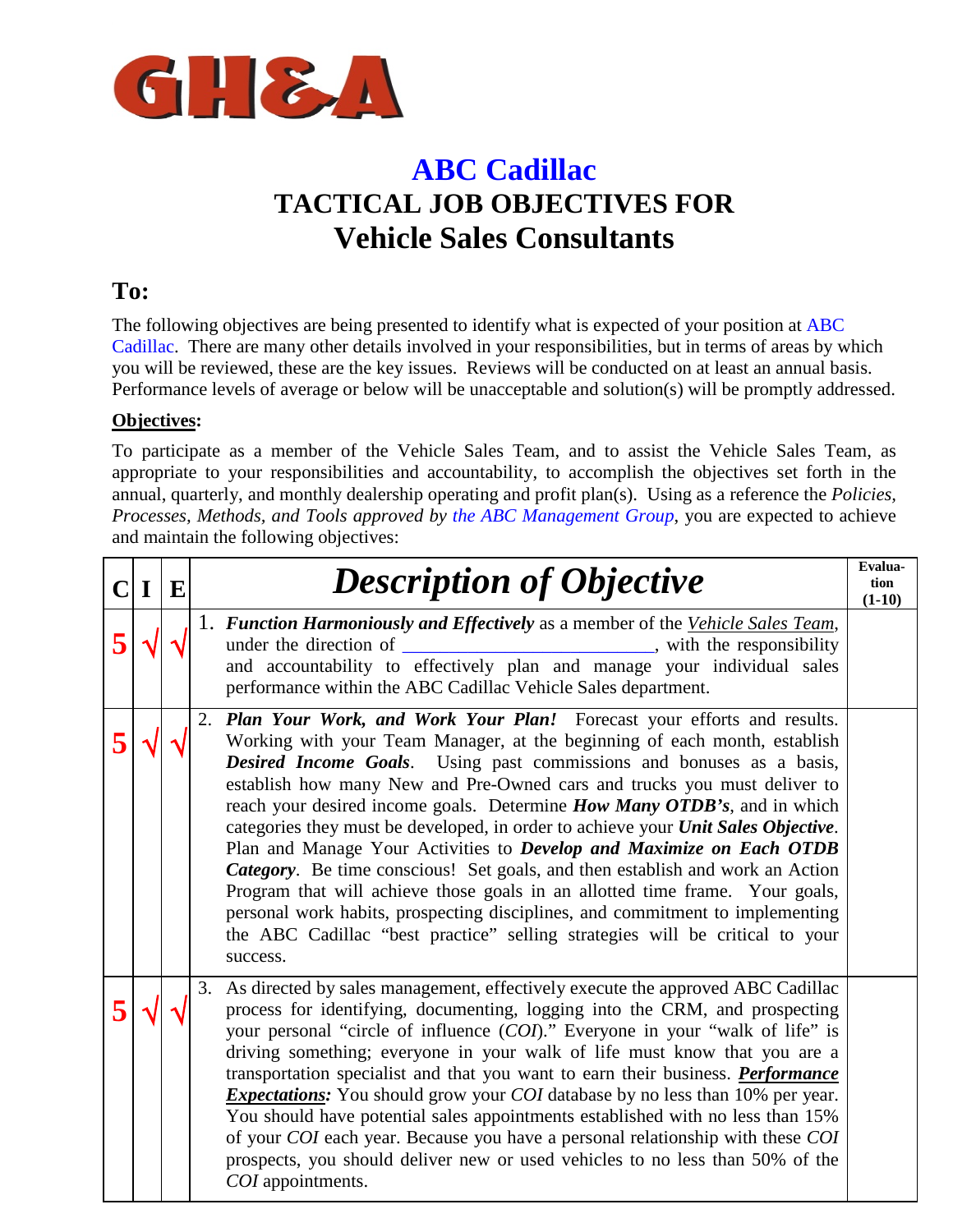| $\mathbf C$ | $\bf{I}$ | E |    | <b>Description of Objective</b>                                                                                                                                                                                                                                                                                                                                                                                                                                                                                                                                                                                                                                                                                                                                                                                                                                                                                                                                                                                                                                        | Evalua-<br>tion<br>$(1-10)$ |
|-------------|----------|---|----|------------------------------------------------------------------------------------------------------------------------------------------------------------------------------------------------------------------------------------------------------------------------------------------------------------------------------------------------------------------------------------------------------------------------------------------------------------------------------------------------------------------------------------------------------------------------------------------------------------------------------------------------------------------------------------------------------------------------------------------------------------------------------------------------------------------------------------------------------------------------------------------------------------------------------------------------------------------------------------------------------------------------------------------------------------------------|-----------------------------|
| 5           |          |   |    | 4. As directed by sales management, effectively execute the approved ABC Cadillac<br>process for establishing, nurturing, and maximizing the productivity of a network<br>of referral "bird dog" clients. A referral "bird dog" client is a highly productive,<br>highly rewarded advocate for both you and the dealership. These people know,<br>and regularly come in contact, with a large personal "circle of influence."<br><b>Performance Expectations:</b> You should immediately identify and recruit at least<br>two (2) referral "bird dog" clients. You should grow your network of "bird dogs"<br>by at least two (2) highly productive advocates per year. A highly productive<br>referral "bird dog" client is an advocate who produces at least three deliveries per<br>year. Therefore, a sales consultant with five (5) effective "bird dogs" can depend<br>on fifteen (15) incremental deliveries per year from those advocates.                                                                                                                     |                             |
|             |          |   |    | 5. As directed by sales management, effectively execute the approved ABC Cadillac<br>process for prospecting on the service drive. The disciplined employment of this<br>process, called the ABC Service Ambassador Program will get you "face-to-face"<br>with more good automotive prospects than any other activity you might perform.<br><b>Performance Expectations:</b> Working the service drive one (1) morning shift per<br>week, you are expected to identify five (5) vehicles per week that we could or<br>should try to trade for. If properly approached, we should be able to get sales<br>appointments with 40.0% (or two) of those prospects. Because we have a<br>relationship with those prospects (they are already doing business with our<br>Service Department), we should deliver no less than 50% of the appointments.                                                                                                                                                                                                                        |                             |
|             |          |   | 6. | As directed by sales management, effectively execute the approved ABC Cadillac<br>process of prospecting current ABC owners for repeat business, additional<br>household vehicle business, and referral business. After 90 days of employment<br>management will begin to assign "orphan owners" to you. You will also<br>immediately begin building your own database of owners. <b>Performance</b><br><b>Expectations:</b> Contact and prospect each of your assigned ABC Cadillac owners<br>every 3-months. Assuming intelligent and consistent contact, combined with a<br>pleasurable experience in ABC's Service Department, on average, each of these<br>owners should provide you with one additional household vehicle or one referral<br>purchase over their ownership cycle. Additionally, again assuming intelligent and<br>consistent contact, combined with a pleasurable experience in ABC's Service<br>Department, approximately 30% of these owners should provide you with a<br>repeat vehicle purchase at the end of their current ownership cycle. |                             |
|             |          |   | 7. | As directed by sales management, effectively execute the approved ABC Cadillac<br>process of following-up on "unsold prospects." In this category, "unsold<br>prospects" are defined as OTDBs with whom we had a face-to-face chance for a<br>sale, but with whom we failed to close the sale. This group of prospects will<br>always provide us with the highest probability of immediate sale. <b>Performance</b><br><i>Expectations:</i> Assuming intelligent and consistent follow-up, you should be able<br>to turn approximately $\frac{1}{3}$ of these prospects into "be-back" appointments that<br>show up. We have a relationship with these appointments because they have been<br>trying to do business with us. We should therefore close and deliver no less than<br>50% of these "be-back" appointments.                                                                                                                                                                                                                                                |                             |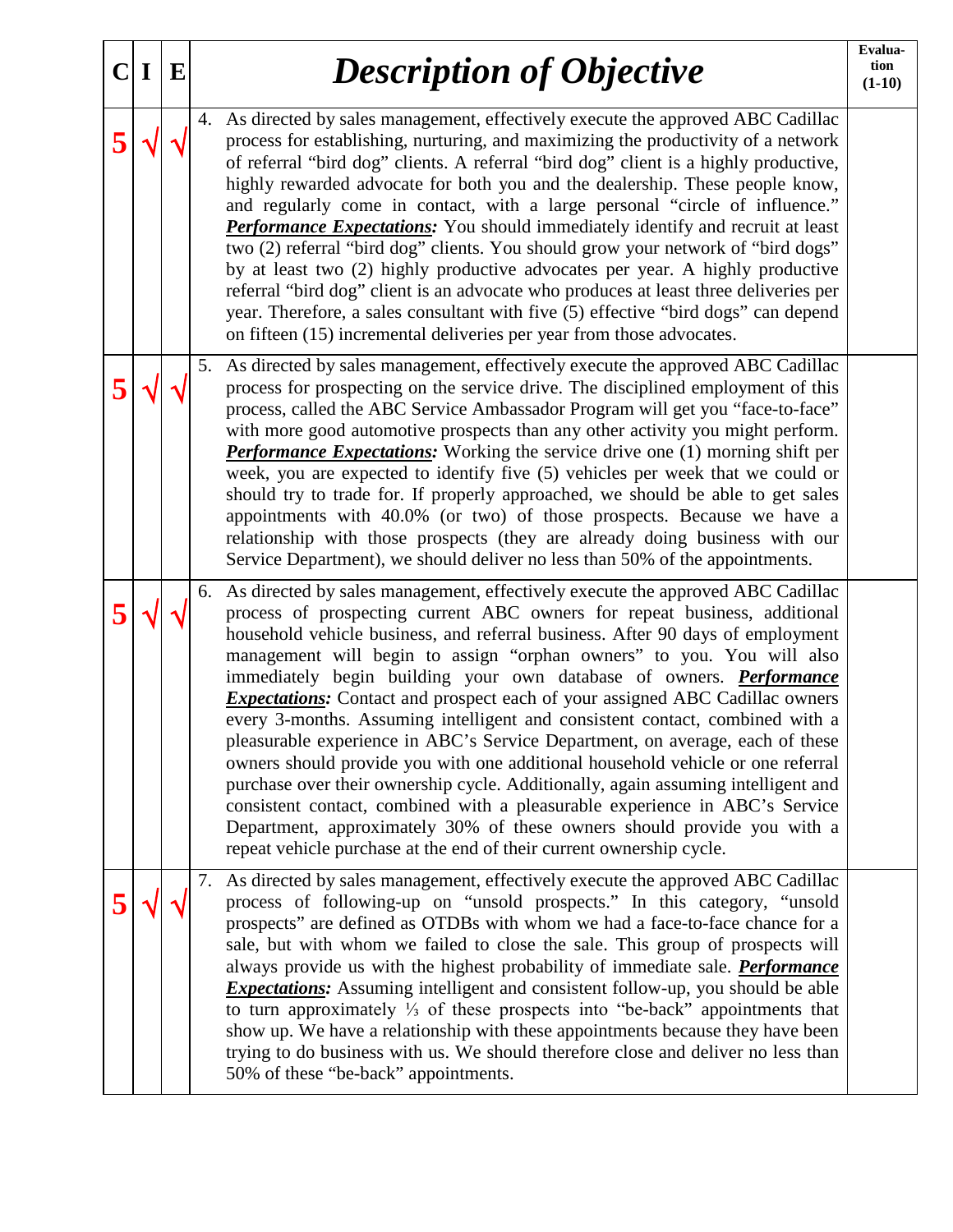| ClI | E | <b>Description of Objective</b>                                                                                                                                                                                                                                                                                                                                                                                                                                                                                                                                                                                                                                                                                                                                                                                                                                                                                                                                                                                                                                                                                                              | Evalua-<br>tion<br>$(1-10)$ |
|-----|---|----------------------------------------------------------------------------------------------------------------------------------------------------------------------------------------------------------------------------------------------------------------------------------------------------------------------------------------------------------------------------------------------------------------------------------------------------------------------------------------------------------------------------------------------------------------------------------------------------------------------------------------------------------------------------------------------------------------------------------------------------------------------------------------------------------------------------------------------------------------------------------------------------------------------------------------------------------------------------------------------------------------------------------------------------------------------------------------------------------------------------------------------|-----------------------------|
|     |   | 8. As directed by sales management, effectively execute the approved ABC Cadillac<br>processes for Internet lead management and handling inbound phone inquiries.<br>Within the first six months of employment, each ABC sales consultant is<br>expected to learn, and be able to effectively perform, all facets of handling<br>Internet and telephone sales. The sales consultant's focus must be on setting an<br>appointment which can be confirmed by a $3rd$ party. All communication<br>(telephone and/or email) with these OTDB categories is subject to inspection,<br>review, and critique by sales management. <b>Performance Expectations</b> : It is<br>assumed that the average sales consultant will have the opportunity to handle no<br>less than 20 combined Internet leads and blind telephone inquiries per month.<br>Our history tells us to expect that no less than 50% of these OTDBs will result in<br>"logged appointments" and that 50% of the "logged appointments" will actually<br>show up. It is further expected that these appointments will deliver at no less than<br>our customary rate of at least 50%. |                             |
|     |   | 9. As directed by sales management, effectively execute the approved ABC Cadillac<br>"Road to a Sale (RTAS)" process. In order to maximize closing rates and<br>deliveries, this disciplined process must be executed 100% of the time with both<br>"walk-in" prospects and appointment prospects. <i>Performance Expectations</i> :<br>Expectations for "appointment prospects" have already been discussed in<br>previous sections. "1 <sup>st</sup> Time Walk-in OTDBs", with whom the salesperson or the<br>dealership has no previous relationship, are expected to deliver at between 10%<br>and 15%, during their first visit. "CRM Walk-ins" (who are in the dealership<br>database as either owners or prospects) are expected to deliver at between 25%<br>and 30% during an unscheduled visit.                                                                                                                                                                                                                                                                                                                                    |                             |
|     |   | 10. Understand, Commit To, Be Accountable For the four (4) principles of<br>Salesmanship detailed in the "Expectations of Sales Consultants" (copy<br>attached) at ABC Cadillac.                                                                                                                                                                                                                                                                                                                                                                                                                                                                                                                                                                                                                                                                                                                                                                                                                                                                                                                                                             |                             |
|     |   | 11. Fully Understand, and Practice 100% Compliance With the "ABC Cadillac<br>Constitution" for the Sales Staff" (copy attached).                                                                                                                                                                                                                                                                                                                                                                                                                                                                                                                                                                                                                                                                                                                                                                                                                                                                                                                                                                                                             |                             |
|     |   | 12. Always Maintain the "Sales Professionalism" for which ABC Cadillac is<br><i>renowned.</i> "Dress for Success", and always in good taste. Keep yourself clean,<br>well-mannered, and well-groomed. Become familiar with the terminology<br>related to, and current developments within, the retail automotive industry. Stay<br>informed about world, national, and local affairs.                                                                                                                                                                                                                                                                                                                                                                                                                                                                                                                                                                                                                                                                                                                                                        |                             |
|     |   | 13. Be a Good Citizen at Work. Fully cooperate with departmental co-workers and<br>with employees of other dealership departments.<br>Regularly attend Sales<br>Meetings and other dealership meetings and/or outings. Make a personal<br>contribution during each meeting. Stay informed about current developments<br>within the dealership. Do not play politics at work, and do not participate in<br>"negative discussions" about dealership management, dealership employees, or<br>the dealership in general.                                                                                                                                                                                                                                                                                                                                                                                                                                                                                                                                                                                                                         |                             |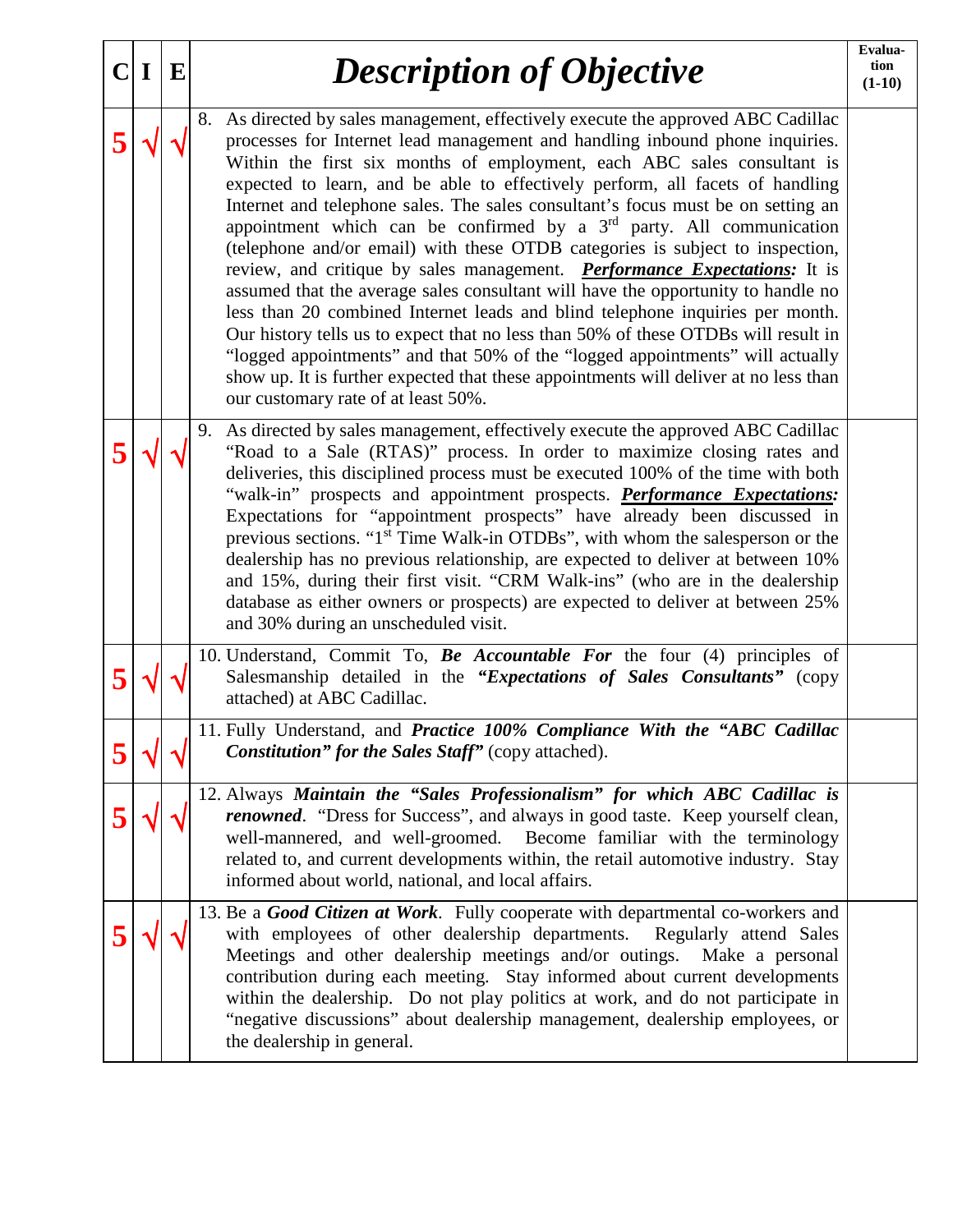|  | E | <b>Description of Objective</b>                                                                                                                                                                                                                                                                                                                                                                                                                                                                       | Evalua-<br>tion<br>$(1-10)$ |
|--|---|-------------------------------------------------------------------------------------------------------------------------------------------------------------------------------------------------------------------------------------------------------------------------------------------------------------------------------------------------------------------------------------------------------------------------------------------------------------------------------------------------------|-----------------------------|
|  |   | 14. Project an <i>Enthusiastic and Professional Attitude</i> , at all times, to people you<br>come in contact with, both inside and outside your work environment. Be a<br>"good-will ambassador" for the dealership. Be Proud Of your chosen profession<br>and of the ABC Cadillac organization. Develop and maintain the image of The<br>"Go-To" Transportation Specialist, for both New and Pre-Owned Vehicle<br>Products, for everyone with whom you come in contact.                             |                             |
|  |   | 15. Ensure that the proper "Customer Perception" of the dealership (as defined by<br>ABC Cadillac senior management) is achieved with all new and used vehicle<br>customers. Do what you "personally can" to help the vehicle sales, management,<br>and administrative staff continually function in an "up-tempo and intense"<br>manner, thus demonstrating that ABC Cadillac is aggressive in wanting the<br>customers' business and that ABC Cadillac is "a fun and easy place to do<br>business". |                             |
|  |   | 16. Immediately bring to the attention of<br>(and/or, if)<br>, and/or Garry<br>House) any matters that require (or may require) his/her/their attention.                                                                                                                                                                                                                                                                                                                                              |                             |

### *Do not let a Team Member fail!*

I have reviewed the above, item-by-item with \_\_\_\_\_\_\_\_\_\_\_\_\_\_\_\_\_\_\_\_\_\_\_\_\_\_\_\_\_\_\_\_\_\_. I understand and accept all responsibilities and the accountability for each. \_\_\_\_\_\_\_\_\_\_\_\_ and \_\_\_\_\_\_\_\_\_\_\_\_ have assured me that they will provide whatever reasonable "tools" and or support/assistance that I deem necessary for this job that I have brought to their attention in writing.

I understand that the above sixteen (16) objectives may be refined or improved as the year progresses and that my performance will be evaluated by a review of each responsibility outlined above.

Signature:\_\_\_\_\_\_\_\_\_\_\_\_\_\_\_\_\_\_\_\_\_\_\_\_\_\_\_\_\_\_ Date:\_\_\_\_\_\_\_\_\_\_\_\_\_\_\_\_

Print Name: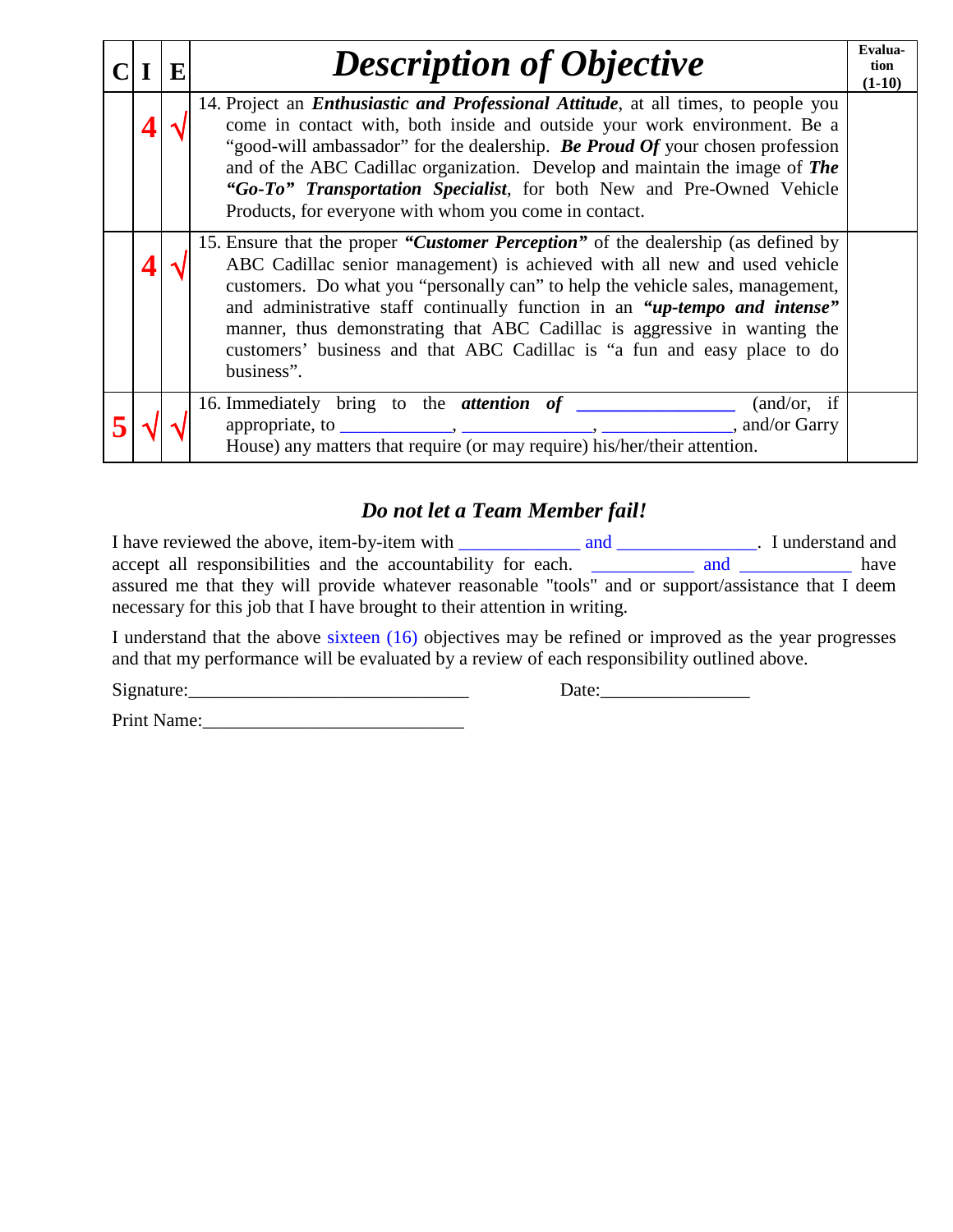**To the Evaluator: Each of the above Objectives is "Rated and Weighted" as one of the following:**

- **[C] - CRITICAL - [5]**
- **[I] - IMPORTANT - [4]**
- **[E] - EXPECTED - [3]**

**Evaluate the subject manager or employee between 1 and 10 for each stated objective, and then multiply your evaluation by the designated weighting factor.** 

#### **SCALE FOR EVALUATION**

Maximum Evaluation Total: *780 Points*. Add Total Evaluation Points, and Divide by *780.*

Under 66% = Unacceptable Performance. Requires immediate major change in your daily job activity and results. Strong Possibility of Reassignment or Termination.

67% - 75% = Below Average Performance. Requires immediate major change in your daily job activity and results.

76% - 83% = Average Performance. All Sales Consultants at ABC Cadillac are expected to perform at an "above average" level. Current performance requires refinements in your daily job activity and results.

84% - 92% = Above Average Performance. Keep up the good work.

93% - 100% = Superior Performance. An excellent state of effectiveness.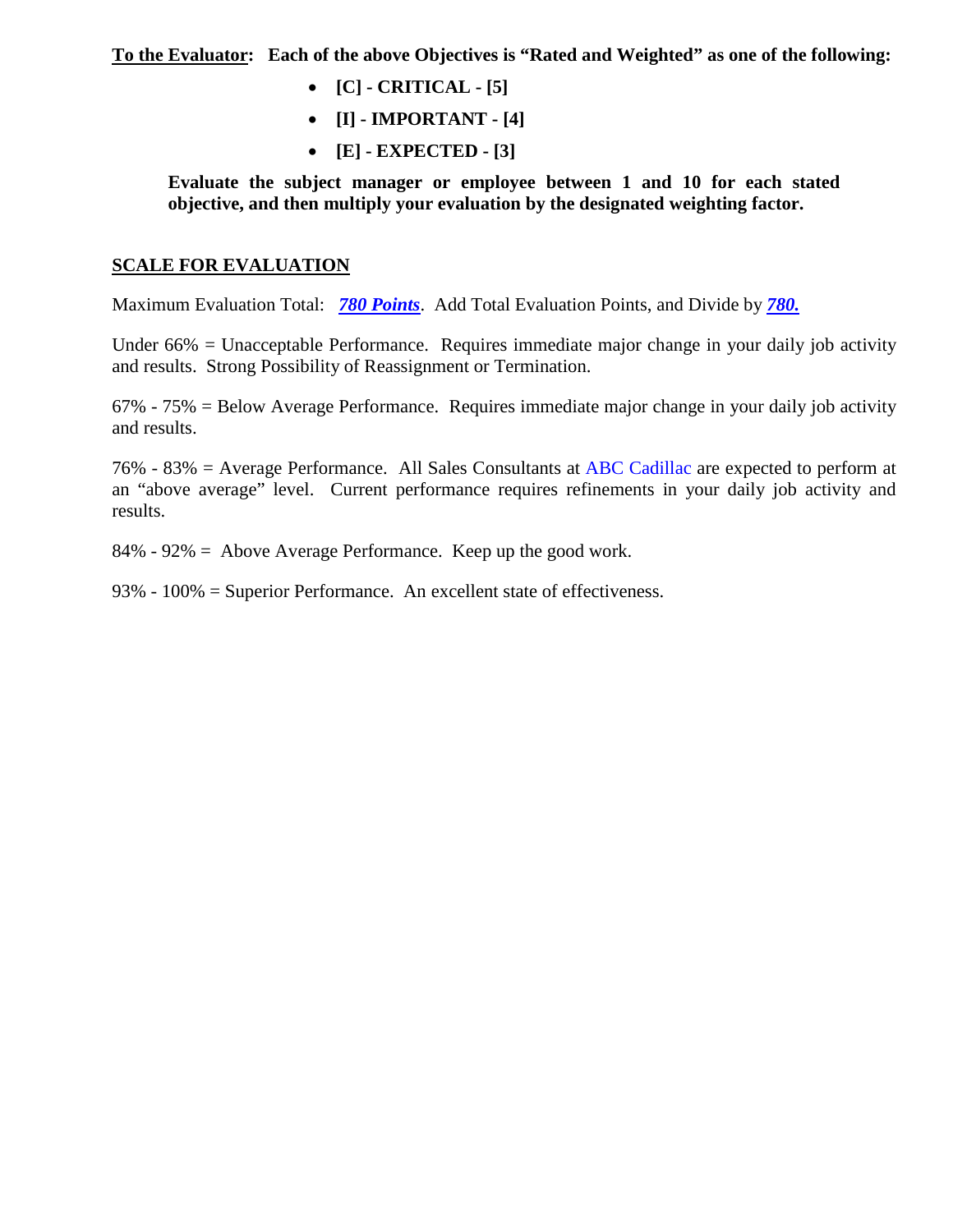# **ABC Cadillac**

# *Expectations of Vehicle Sales Personnel -- in Consideration for --*

*The Finest Compensation Opportunity in New England*

## **Standards**

• **Consistently Adhere to the "Operating Standards for Sales Personnel" Established by** *ABC Cadillac Senior Management* **and by General Motors Corporation.** 

## **Training**

- **Avail Yourself of Each and Every Training Opportunity. The ABC Cadillac Organization is Committed to an Unequaled Sales Training** *Investment and Effort***.**
- **Learn** *As Much As You Can* **About** *Every* **Vehicle, Financial Services Product, Aftermarket Product, and After-Sale Service Offered by the ABC Cadillac Organization. "Training Builds Knowledge! Knowledge Builds Enthusiasm! Enthusiasm SELLS Vehicles!!!"**
- **Understand the** *Internet***, and the Wealth of "Buying Information and Strategies" Available to Our Potential Customers. The Customer** *Must Not Know More Than You Do* **About Our Products, Pricing, and Sales Strategies!**
- **Learn the ABC Cadillac** *Sales Strategy***, and Consistently Execute this Strategy When Dealing with "Opportunities to do Business" (***OTDB's***).**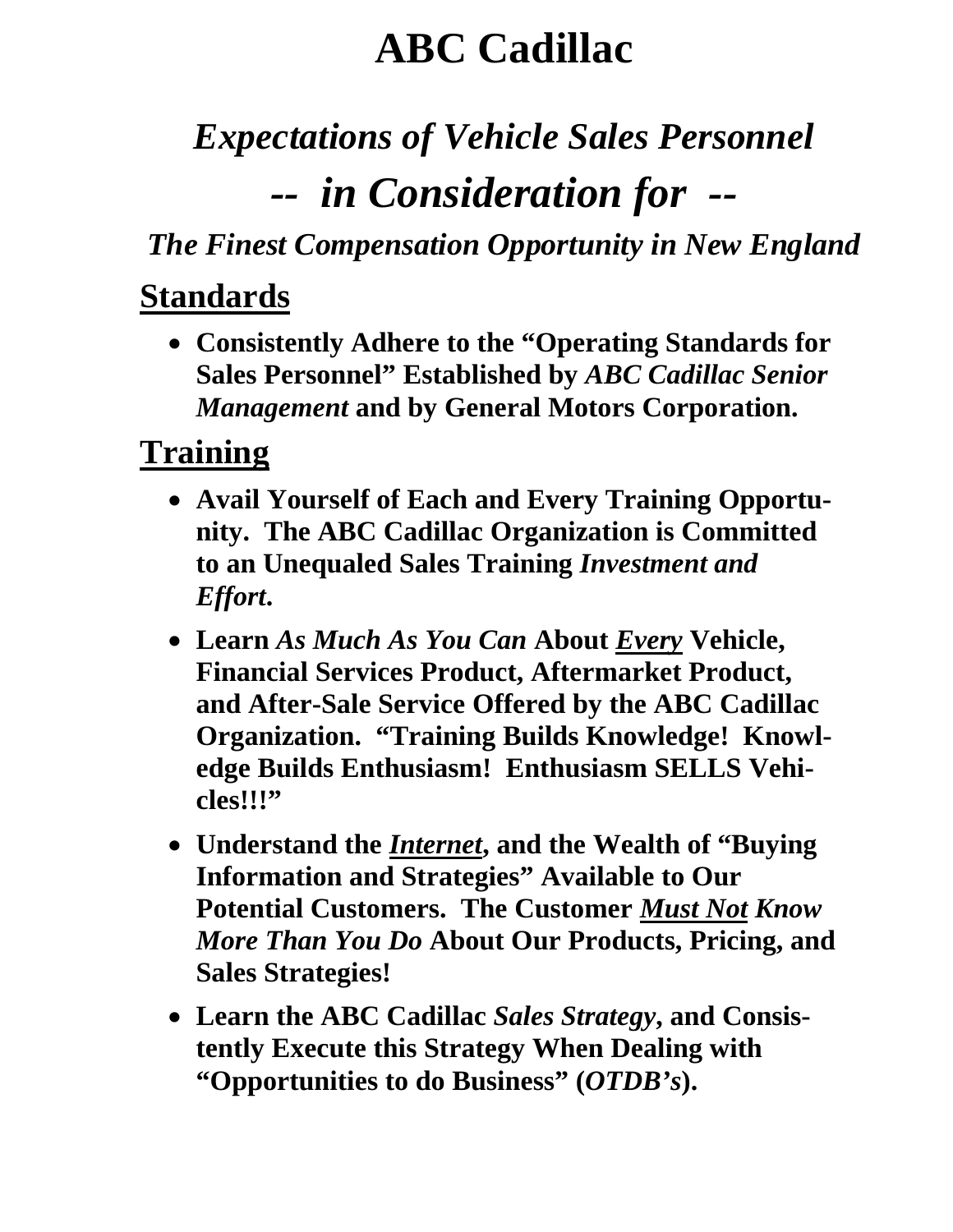## **Customer Relationships**

- *Always* **Pro-Actively Work to Develop "Opportunities to do Business" (***OTDB's***).** *Do Not* **"Wait for Something to Happen!"** *Make Something Happen***, through:**
	- **a) Consistently and Intelligently Following-up Un-Sold**  *OTDB's***.**
	- **b) Consistently Converting Incoming Phone Calls Into Appointments (Real** *OTDB's***).**
	- **c) Consistently Working** *Your Personal* **Customer Base for Repeat Business, Additional Business, and Referrals.**
	- **d) Consistently Working Your "Circle of Influence" for New Business and Referrals.**
	- **e) Consistently Working** *Any Assigned ABC Cadillac Organization* **Customer Base for Repeat Business, Additional Business, and Referrals.**
	- **f) Consistently Looking for, and Working, Additional Sources of Business (for example, Service and Body Shop Customers, Established Referral Sources, etc.).**

## **Compliance**

• **In a Potential Vehicle Sale Situation***, Always* **Follow the Instructions of the Sales Production Manager and/or the Floor Manager. No Matter What You May Think, the Sales Managers Involved in Your Deal** *Are* **the** *Smartest, Most Experienced, Most Creative, and Most Pro-Active People* **in the Vehicle Sales Scenario. They are Dedicated to "Making the Deal" and to Maximizing** *YOUR Income***!**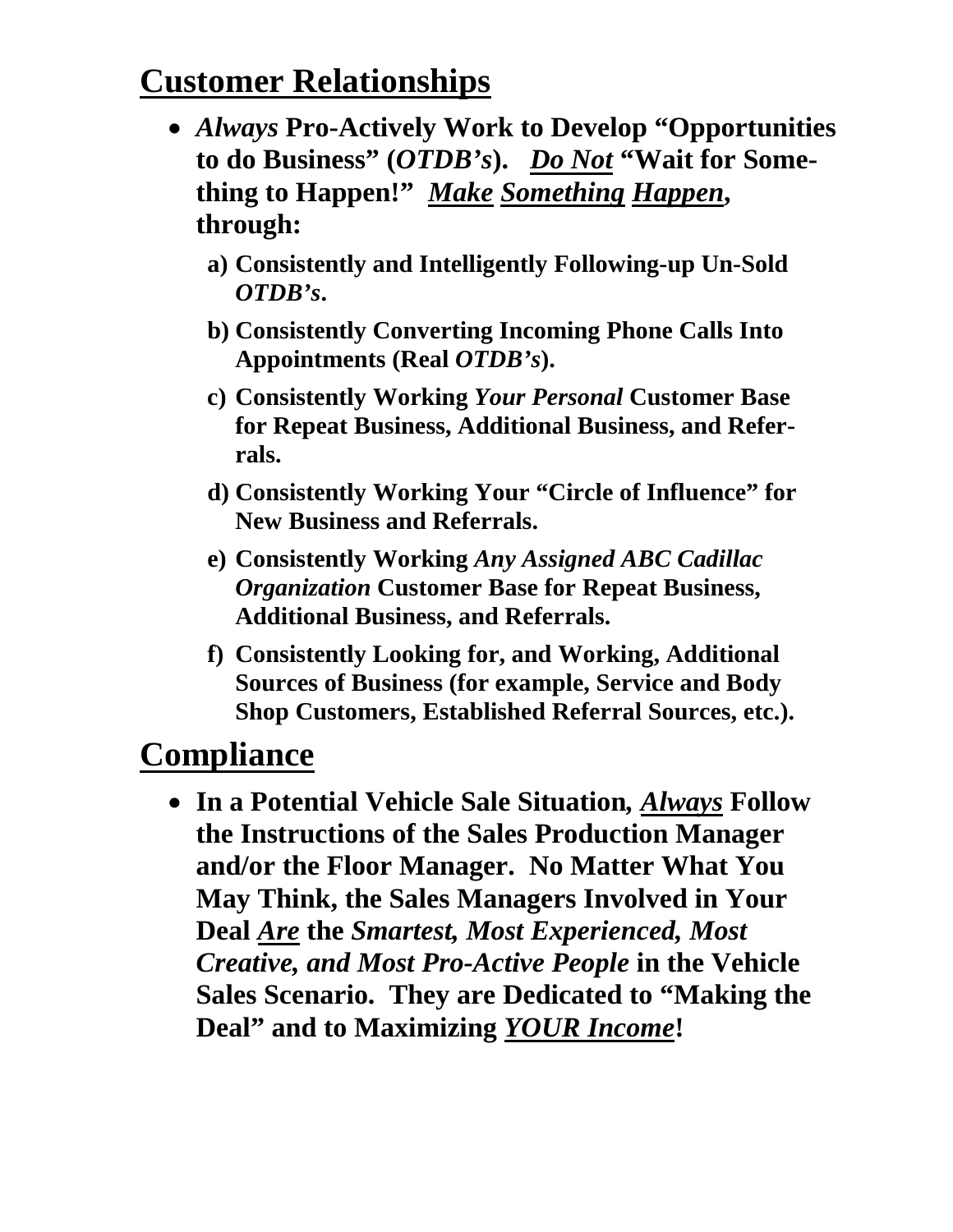## **ABC Cadillac Sales Staff** *The Constitution*

| <b>Article</b>        | $\mathbf{1}$            | Management must have the opportunity to "T.O." every customer. This<br>includes all original ups as well as be-backs.                                                                                                                                                                                                                                                                  |
|-----------------------|-------------------------|----------------------------------------------------------------------------------------------------------------------------------------------------------------------------------------------------------------------------------------------------------------------------------------------------------------------------------------------------------------------------------------|
| <b>Article</b>        | $\overline{2}$          | All customers must he greeted promptly both in the showroom and on<br>the lot.                                                                                                                                                                                                                                                                                                         |
| <b>Article</b>        | $\boldsymbol{3}$        | Immediately following demonstration, all cars must be returned neatly<br>to the display area.                                                                                                                                                                                                                                                                                          |
| <b>Article</b>        | $\overline{\mathbf{4}}$ | Pre-owned vehicle keys, appraisals, and deal jackets must turned in<br>at the Sales Management podium immediately following delivery. The<br>traded vehicle must be properly tagged and parked in the designated<br>area for fresh trades.                                                                                                                                             |
| <b>Article</b>        | 5                       | It is the salesperson's responsibility to maintain an alphabetical file of<br>worksheets for all working prospects for at least the last 60 days.                                                                                                                                                                                                                                      |
| <b>Article</b>        | 6                       | All deposits are considered partial payment and are non-refundable. It is<br>the responsibility of the salesperson to let the customer know. Only a<br>manager can suggest the refund of a partial payment or an "extended test<br>drive".                                                                                                                                             |
| <b>Article</b>        | 7                       | All buyers orders must he filled out completely and neatly. All options<br>must be clearly listed (new and pre-owned). Also, list major equipment<br>not included (Aftermarket products). Incomplete buyers orders will not<br>be signed by a manager.                                                                                                                                 |
| <b>Article</b>        | 8                       | Deals (or customer data files) are never to be left unattended in the<br>salesperson's work area.                                                                                                                                                                                                                                                                                      |
| <b>Article</b>        | 9                       | Your deals are 100% your responsibility. That means every paperwork<br>detail complete and accurate. Insurance must be confirmed prior to<br>delivery, unless OK'd by a manager. Your commission will not be paid<br>until all paperwork is complete and monies received (see deal checklist).<br>Failure to confirm insurance prior to delivery will result in loss of<br>commission. |
| <i><b>Article</b></i> | 10                      | No one may leave the dealership (to go to lunch, bank, etc.) without<br>checking with the desk manager and operator.                                                                                                                                                                                                                                                                   |
| <i><b>Article</b></i> | 11                      | Keys must go immediately to the KeyTrac system following a<br>demonstration.                                                                                                                                                                                                                                                                                                           |
| <b>Article</b>        | 12                      | Employees are to park in the designated area only.                                                                                                                                                                                                                                                                                                                                     |
| <b>Article</b>        | 13                      | Pre-owned vehicles are never to be used for personal reasons.                                                                                                                                                                                                                                                                                                                          |
| <b>Article</b>        | 14                      | Deliveries are 100% the responsibility of you, the salesperson. Check<br>on progress with the Prep Department to be certain your vehicle will be<br>ready when scheduled. Always check the vehicle yourself.                                                                                                                                                                           |
| <b>Article</b>        | 15                      | To insure customer satisfaction, all new owners will be called, by the<br>salesperson, within 48-hours of delivery.                                                                                                                                                                                                                                                                    |